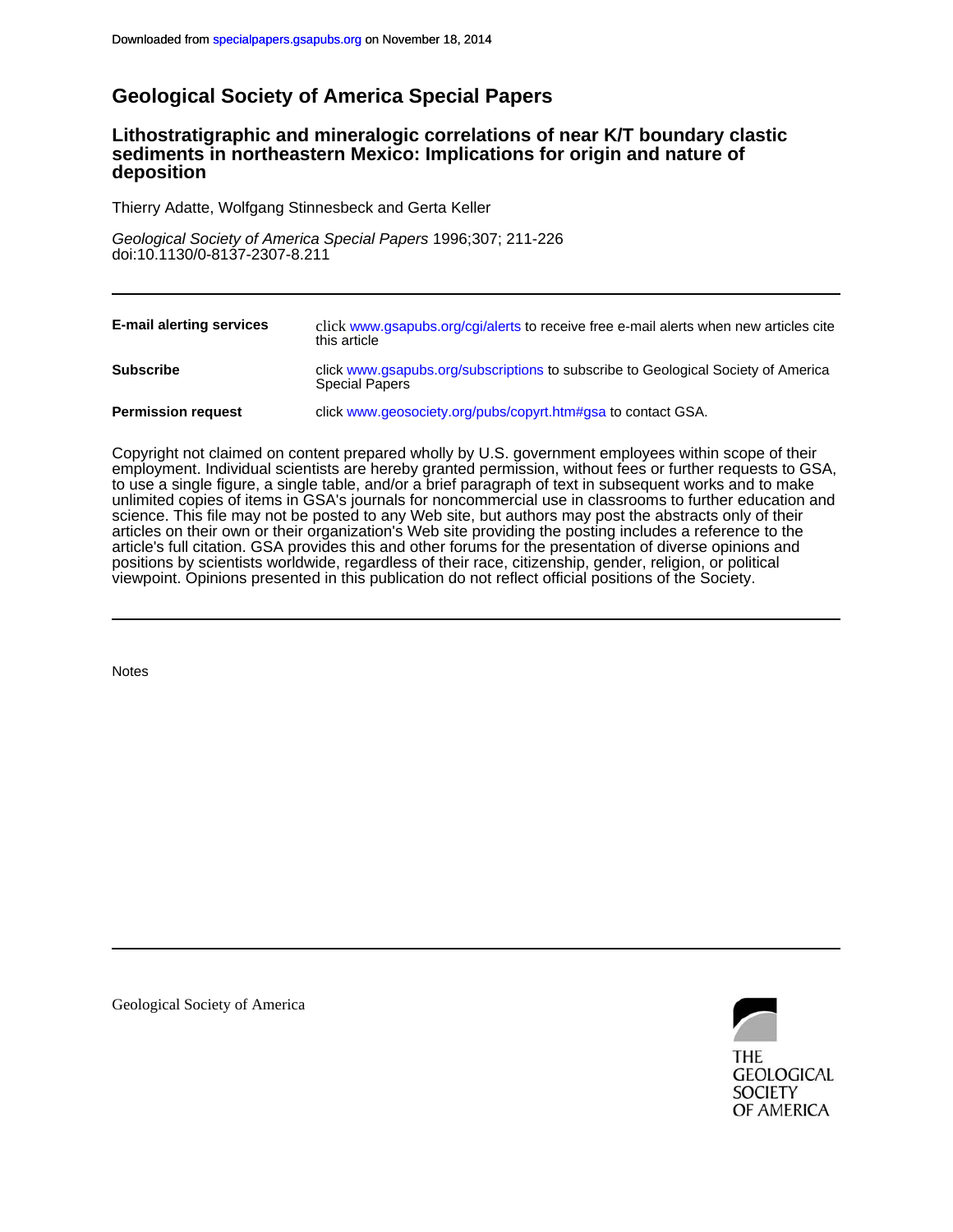Geological Society of America Special Paper 307 1996

# *Lithostratigraphic and mineralogic correlations of near K/T boundary clastic sediments in northeastern Mexico: Implications for origin and nature of deposition*

**Thierry Adatte**

*Institut de Géologie, 11 rue Emile Argand, 2007 Neuchâtel, Switzerland* **Wolfgang Stinnesbeck** *Facultad de Ciencias de la Tierra, Universidad Autónoma de Nuevo León, Ap. Postal 104, 67700 Linares, N.L., Mexico* **Gerta Keller**

*Department of Geological and Geophysical Sciences, Princeton University, Princeton, New Jersey 08544*

#### **ABSTRACT**

**We interpret the near K/T boundary clastic deposits of northeastern Mexico as deposited over an extended time period, during the last 170 to 200 k.y. of the Maastrichtian and by normal sedimentary processes that include gravity flows and turbidity currents, rather than impact-generated tsunami waves. This deposition scenario is indicated by multiple horizons of bioturbation within the top unit 3 and near the base of the middle unit 2; the presence of thin layers enriched in fine clayminerals and planktic foraminifera, suggesting hemipelagic sedimentation within unit 3; the presence of a marl layer of Maastrichtian age above the clastic deposit; the occurrence of distinct layers enriched in zeolites in unit 3; and the presence of lithologically, sedimentologically, and mineralogically distinct units and subunits that are correlatable over more than 300 km. Such correlations do not support a chaotic deposition as predicted for an impact-generated tsunami event. We interpret the clastic beds of northeastern Mexico as having accumulated during the major eustatic sealevel lowstand near the end of the Maastrichtian. In this scenario, the unconformity at the base of the clastic deposit represents a type 1 sequence boundary, where deltaic sediments were eroded and transported into deeper waters, depositing the spherulerich layer of unit 1. Continued sea-level lowering resulted in erosion and bypass of shelf sediments and the deposition of the sandstone of unit 2. Subsequently, stabilization of the sea-level lowstand resulted in episodes of decreased erosion and sediment transport alternating with normal hemipelagic sedimentation, thus depositing the sand and the silt and shale layers of unit 3. The sea-level rise during the last 50 to 100 k.y. of the Maastrichtian resulted in the normal hemipelagic sedimentation observed in the pre–K/T boundary marl layer above the clastic deposit.**

# **INTRODUCTION**

The controversy over the nature of the Cretaceous-Tertiary transition and the causes of the associated mass extinction was altered fundamentally in 1980 with the discovery of the nowfamous iridium anomaly at the K/T boundary at Gubbio, Italy (Alvarez et al., 1980). The discovery of similar anomalies elsewhere and the proposition that these anomalies and the K/T extinctions resulted from the impact of a large extraterrestrial bolide have spurred over a decade of unparalleled research on

Adatte, T., Stinnesbeck, W., and Keller, G., 1996, Lithostratigraphic and mineralogic correlations of near K/T boundary clastic sediments in northeastern Mexico: Implications for origin and nature of deposition, *in* Ryder, G., Fastovsky, D., and Gartner, S., eds.*,* The Cretaceous-Tertiary Event and Other Catastrophes in Earth History: Boulder, Colorado, Geological Society of America Special Paper 307.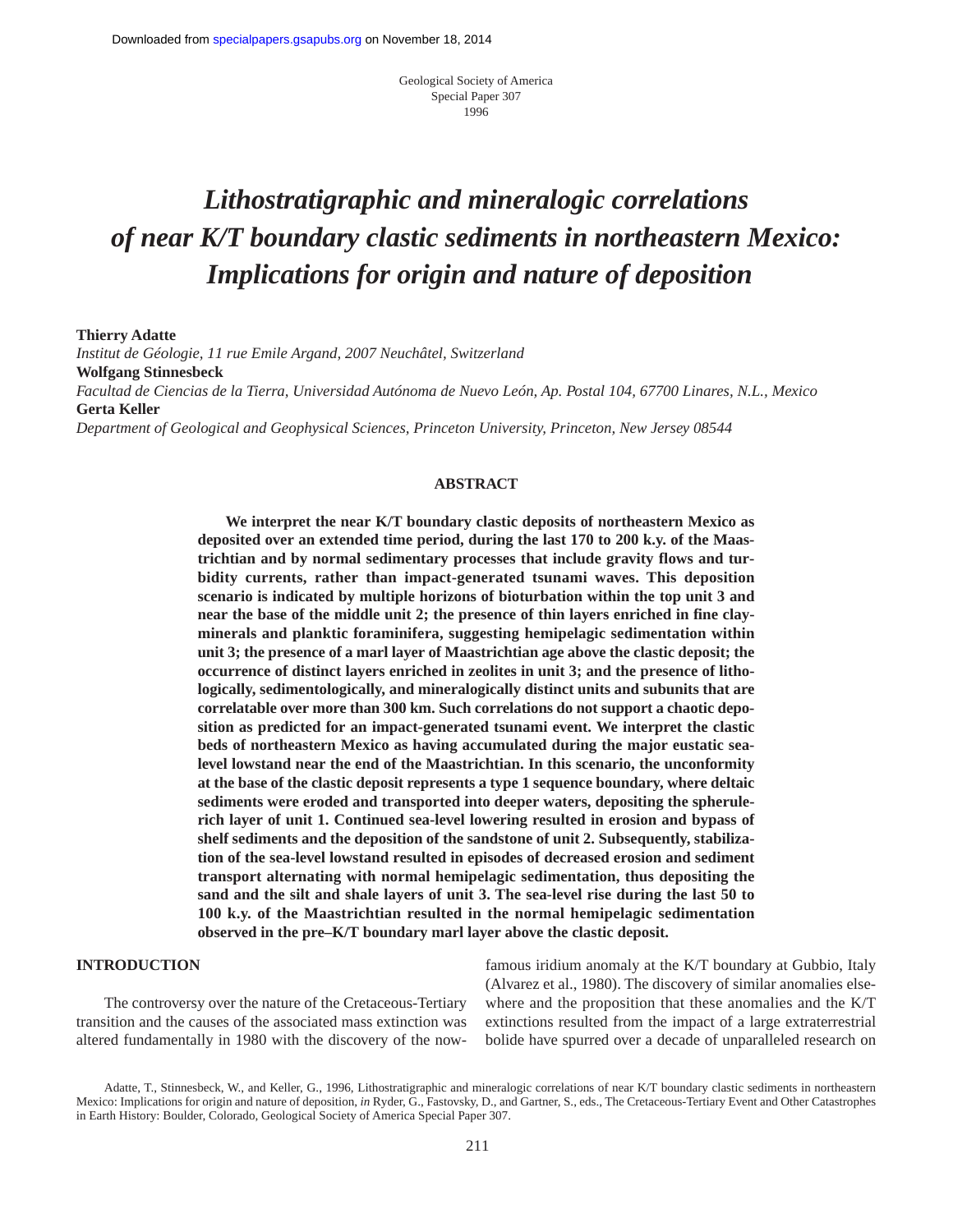the physical and biological events at and near the K/T boundary. Within a short time, the controversy resolved itself into two contrasting schools of thought: (1) the K/T event reflects the catastrophic effects of a large (10 km) bolide colliding with the Earth, and (2) the K/T mass extinction was the culmination of long-term changes in the Earth's biota reflecting major changes in the global climate, sea-level fluctuations, and massive volcanism, which may have been accelerated by a bolide impact at the K/T boundary.

With the discovery of the buried Chicxulub structure on the north coast of Yucatan, Mexico, as a possible site for the putative K/T impact, outcrops of uppermost Cretaceous and lowermost Tertiary strata around the Gulf of Mexico assumed major importance as possible sources of direct evidence regarding the nature of the K/T boundary event. Among the first such sites investigated, well before the discovery of the Chicxulub structure, were the K/T sections along the Brazos River in southern Texas, which include a coarse-grained clastic unit at or near the K/T boundary. This unit has been variously interpreted as reflecting a high-energy impact-generated tsunami (Bourgeois et al., 1988), or a sea-level lowstand deposit unrelated to an impact (Jiang and Gartner, 1986; Donovan et al., 1988; Keller, 1989). Subsequent investigations of K/T sections at Beloc, Haiti, revealed the presence of glassy spherules with compositions suggesting the melting of carbonate rocks, consistent with the presence of thick Cretaceous carbonates at the Chicxulub site. Other sections in southern Mexico and Guatemala have been interpreted to show both conformable and unconformable relationships across the K/T boundary (Keller et al., 1994a; Keller and Stinnesbeck, 1995; Stinnesbeck et al., 1994a; Montanari et al., 1994).

Recently, over a dozen outcrops have been found in northeastern Mexico spanning a distance of more than 300 km. These outcrops are structurally uncomplicated and represent comformable sequences across the Cretaceous-Tertiary transition. To date, only preliminary descriptions and interpretations of these outcrops have been published (Longoria and Gamper, 1992; Longoria and Grajales, 1994; Smit et al., 1992, 1994; Stinnesbeck et al., 1993, 1994a; Bohor and Betterton, 1993; Keller et al., 1994a, b), and many aspects of the basic geology of the outcrops remain either unresolved or controversial. An important component of these sections is a thick (up to 12 m), sedimentologically complicated, coarse-grained clastic member that is stratigraphically positioned near the K/T boundary. This clastic member has been variously interpreted as an impact-generated tsunami deposit (Smit et al., 1992, 1994), a single turbidite deposit (Bohor and Betterton, 1993), or a series of gravity flows induced by a sea-level lowstand (Stinnesbeck et al., 1993, 1994b, 1996; Keller et al., 1994a). Here, we report on the lithology and mineralogy of this clastic member in order to derive clues as to the origin, nature, and tempo of deposition. Figure 1 shows the location of sections examined. Geographic distribution of these localities indicates a north-northwest –south-southeast–trending area that is parallel to and 40 to 80 km east of the front range of today's Sierra Madre Oriental. The southernmost section is El Mimbral, located about 80 km southeast of Ciudad Victoria, the capital of the state of Tamaulipas, Mexico. The northernmost section is Los Ramones, 40 km east of Monterrey, the capital of the state of Nuevo Leon, Mexico.

# **METHODS**

Whole-rock and insoluble-residue analyses have been carried out for all the samples by XRD 2000 diffractometer at the Geological Institute of the University of Neuchâtel. The samples were prepared following the procedure of Kübler (1987). Two sample preparation methods have been applied. Random powder of the bulk sample is used for characterization of the whole rock mineralogy. Nearly 20 g of each rock sample was ground with a "jaw" crusher to obtain small chips (1 to 5 mm) of rock. Approximately 5 g were dried at a temperature of 110 °C and then ground again to a homogenous powder with particle sizes <40 µm. Eight hundred mg of this powder were pressed (20 bars) in a powder holder covered with a blotting paper and finally analyzed by X-ray diffractometer (XRD). Whole rock compositions were determined by X-ray diffractometer (SCINTAG XRD 2000 Diffractometer) based on methods by Ferrero (1966) and Kübler (1983). The method for the semiquantitative analysis of the bulk rock mineralogy (obtained by XRD patterns of random powder samples) used external standards (Table 1).

Clay-mineral analyses were based on methods by Kübler (1987). Ground chips were mixed with deionized water (pH 7 to 8) and agitated. The carbonate fraction was removed with the addition of HCl 10% (1.25 N) at room temperature for 20 minutes or more until all the carbonate was dissolved. Ultrasonic disaggregation was accomplished during 3-minute intervals. The insoluble residue was washed and centrifuged (5 to 6 times) until a neutral suspension was obtained (pH 7 to 8). Separation of different grain size fractions ( $\langle 2 \mu \text{m} \rangle$  and 2 to 16  $\mu$ m) was obtained by the timed settling method based on Stokes law. The selected fraction was then pipetted onto a glass plate and air-dried at room temperature. XRD analysis of oriented clay samples was made after air drying at room temperature and ethylene-glycol–solvated conditions. The intensities of selected XRD peaks characterizing each clay mineral present in the size fraction (e.g., chlorite, mica, and mixed layers) were measured for a semiquantitative estimate of the proportion of clay minerals present in the size fractions  $<$ 2  $\mu$ m and 2 to 16  $\mu$ m. Therefore, clay minerals are given in relative percent abundance without correction factors (Table 2); content in swelling (% smectite) is estimated by using the method of Moore and Reynolds (1989).

#### **LITHOLOGY AND MINERALOGY**

In northeastern Mexico, near–K/T boundary clastic deposits are discontinuously present within a thick sequence of finegrained, marly sedimentary rocks of the Mendez (Upper Cretaceous) and Velasco (Paleocene) Formations. This clastic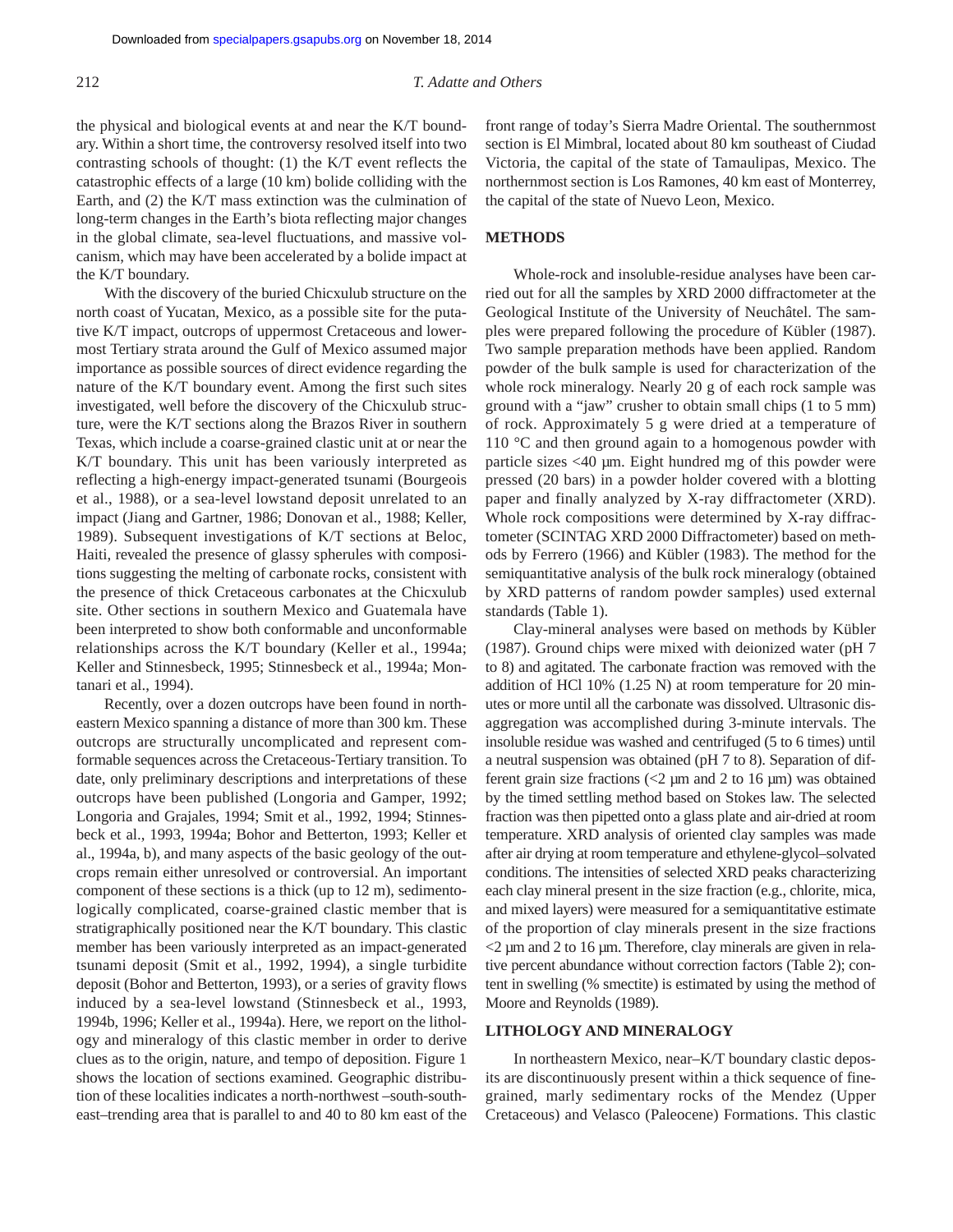*Correlations of near-K/T boundary sediments, NE Mexico* 213



Figure 1. Location map of Cretaceous/Tertiary boundary outcrops with near–K/T boundary clastic deposits in northeastern Mexico.

member can be subdivided into three distinct units based on their lithology, sedimentology, and mineralogy: a basal spherule-rich unit 1, a middle unit 2 of horizontally laminated sandstone, and an upper unit 3 consisting of intercalated sand and silt and shales layers (Fig. 2). The thickness of each of the three units and subunits varies considerably, and the entire clastic member even disappears in some sections (e.g., La Parida). Various deposits range from 0 to 1 m for the spherule-rich unit 1, which therefore does not blanket the region; 0 to 4 m for the laminated sandstone of unit 2; and 0 to 3 m for the interlayered sand, shale, and siltstone beds of unit 3.

The three units of the clastic member are lithologically and mineralogically correlatable more than 300 km (Figs. 1, 2). In all outcrops, the clastic deposit disconformably overlies the gray marls of the Maastrichian Mendez Formation. Mineralogical analyses indicate a marly lithology for the Mendez Formation, with an average composition of 48% calcite, 30% phyllosilicates, 15% quartz and 8% plagioclase. Clay-mineral contents, such as mica (illite), chlorite, and chlorite-smectite and illitesmectite mixed-layers, are variable. This is especially the case with chlorite, which varies in the Mendez Formation from 60% (<2 µm size fraction) in the Lajilla I and Mulato sections to less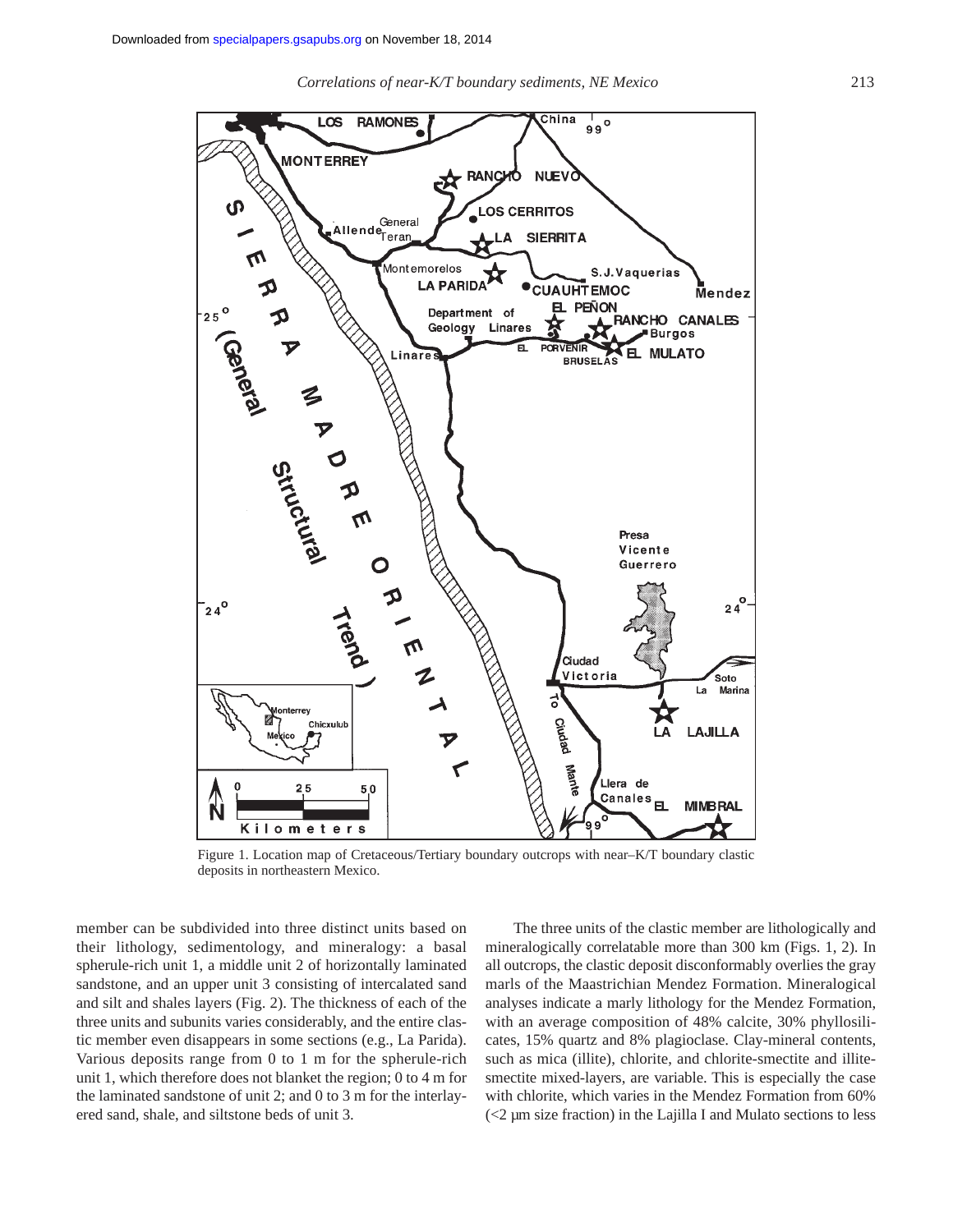| <b>S</b>                           | Calcite (%)     | Quartz (%)       | Phyllosilicates (%) | Plagioclase (%)    |
|------------------------------------|-----------------|------------------|---------------------|--------------------|
|                                    |                 |                  |                     |                    |
| <b>Velasco Formation</b>           | 55              | $\frac{1}{2}$    | $\frac{6}{3}$       | ∞                  |
|                                    |                 |                  |                     |                    |
| larl Layer<br>Maastrichtian Thin M | 53              | თ                | $\frac{2}{3}$       | ဖ                  |
|                                    |                 |                  |                     |                    |
| JNIT 3 : R.S.L.                    | $\overline{38}$ | 27               | $\frac{2}{3}$       | $\overline{5}$     |
| JNIT 3 : Silt-Shale layers         | —<br>თ          | $\frac{2}{3}$    | $\frac{6}{3}$       |                    |
| layers<br>JNIT 3: Sandstone        | 99              | $\frac{8}{2}$    | $\frac{6}{1}$       | Ľ                  |
|                                    |                 |                  |                     |                    |
| <b>JNIT 2: Laminated Sandstone</b> | 34              | 5                | $\circ$             | $\overline{6}$     |
|                                    |                 |                  |                     |                    |
| ch layers<br>UNIT 1 : Spherules ri | 64              | $\sum_{i=1}^{n}$ | $\overline{0}$      | ဖ                  |
| UNIT 1 : S.S.L.                    | ე<br>4          | 24               | $\frac{3}{2}$       | $\overline{\circ}$ |
| UNIT 1: Mari Layers                | ထ<br>က          | $\overline{3}$   | ۳<br>4              | $\infty$           |
|                                    |                 |                  |                     |                    |
| <b>Mendez Formation</b>            | $\frac{8}{4}$   | ίŊ,              | ၀<br>၁              | r                  |
|                                    |                 |                  |                     |                    |

TABLE 2. AVERAGE PERCENT CLAY MINERAL COMPOSITION (EL PEñON, EL MULATO, AND LA LAJILLA SECTIONS,<br>- <2.4 SIZE-FRACTION) FOR MARLS OF THE MENDEZ FORMATION, THREE UNITS AND SUBUNITS<br>- OF THE CLASTIC DEPOSIT, THE LATEST MAASTR

| 三<br>N                          | Zeolite (%)       | Chlorite (%)  | Mica (%)      | Illite-Smectite (%) | Chlorite-smectite (%) |
|---------------------------------|-------------------|---------------|---------------|---------------------|-----------------------|
|                                 |                   |               |               |                     |                       |
| <b>Velasco Formation</b>        | $\overline{5}$    | 47            | 35            | ۳<br>÷              | r                     |
|                                 |                   |               |               |                     |                       |
| Maastrichtian Thin Marl Layer   | $\mathbf{\alpha}$ | 32            | $\frac{6}{4}$ | 15                  | Ю                     |
|                                 |                   |               |               |                     |                       |
| JNIT 3 : R.S.L.                 | က                 | 99            | 35            | $\frac{6}{1}$       | Ņ                     |
| JNIT 3: Silt-Shale layers       |                   | $\frac{8}{3}$ | $\frac{8}{1}$ | ┶                   |                       |
| <b>JNIT 3: Sandstone layers</b> | N                 | $\vec{t}$     | $\frac{2}{4}$ | $\frac{2}{1}$       | ო                     |
|                                 |                   |               |               |                     |                       |
| JNIT 2: Massive Sandstone       | 0                 | 57            | $\frac{3}{4}$ | $\overline{1}$      | 0                     |
|                                 |                   |               |               |                     |                       |
| JNIT 1: Spherules rich layers   | 0                 | $\frac{0}{4}$ | $\frac{1}{2}$ | $\frac{2}{3}$       | $\frac{\infty}{1}$    |
| JNIT 1: S.S.L.                  |                   | თ<br>თ        | 57            | $\frac{5}{1}$       | Ø                     |
| <b>UNIT 1: Marl Layers</b>      | 0                 | $\frac{1}{1}$ | $\frac{8}{1}$ | 54                  | σ                     |
|                                 |                   |               |               |                     |                       |
| <b>Mendez Formation</b>         | 0                 | $\frac{1}{6}$ | 35            | $\frac{5}{2}$       |                       |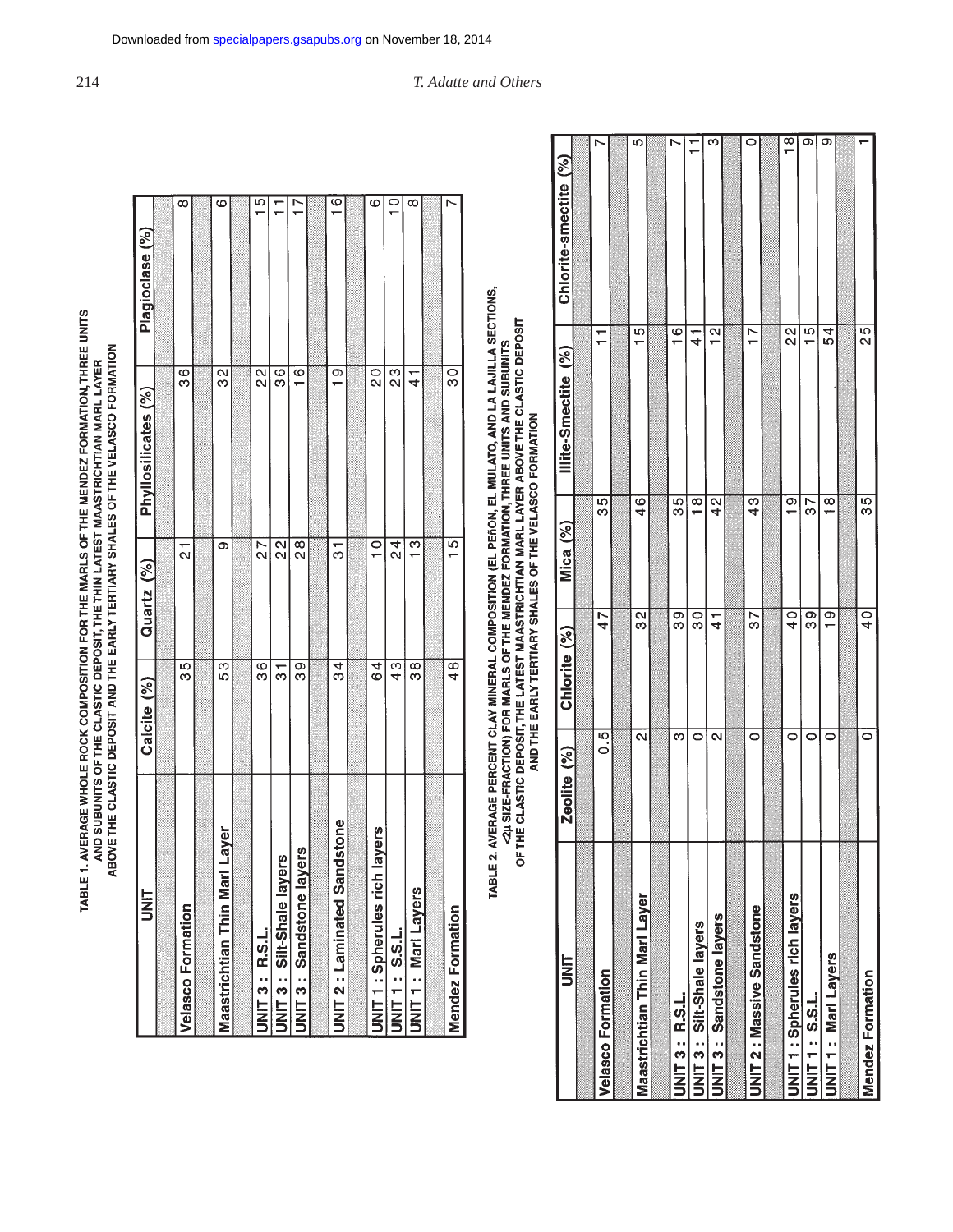

Figure 2. Sketch of El Mimbral K/T boundary outcrop showing units 1, 2, and 3. Note that units thin out laterally toward the edges of the outcrop. S.L.L. = sandy limestone layer.

than 20% in the La Sierrita and Peñon sections (Figs. 3, 4). These mineralogically different sediment layers below the unconformity suggest erosion to variable depths within the Mendez marls.

### *Unit 1: Spherule-rich layer*

Unit 1 disconformably overlies an irregular erosional surface of the Mendez Formation and consists of repeated intercalations of soft-weathered spherule-rich layers and Mendez marls. Unit 1 has been observed at El Mimbral, La Lajilla, El Mulato, Rancho Canales, El Peñon, and La Sierrita (Figs. 1, 5) and ranges in thickness from 0 to 100 cm. It is either massive or crudely stratified with marl intercalations and locally shows large-scale trough cross-stratification. In addition to abundant spherules, unit 1 contains common foraminiferal tests including transported shallow-water benthic foraminifera (Stinnesbeck et al., 1993, 1996; Keller et al., 1994b), clasts of marl from the underlying Mendez Formation, clasts containing Turonian age foraminifera, minor quartz, and rare glass shards. The spherules range from 1 to 5 mm in diameter. Many spherules are filled with blocky calcite; some contain foraminiferal tests, limestone clasts, and rutile crystals (Stinnesbeck et al., 1993, 1994a; Keller et al., 1994a). Large spherules are often composites containing smaller spherules, as described from volcanic deposits. Many spherules with blocky calcite infillings are enclosed in an organic shell characterized by a significant content of organic carbon (0.3 to 0.5%), suggesting a biogenic origin as either algal resting cysts (Hansen et al., 1986) or oncolites. Spherules thus appear to be of multiple origins (e.g., oncolites, algal resting cysts, and volcanic) and transported from shallow carbonate shelf depositional settings (Stinnesbeck et al., 1993; Keller et al., 1994a). Other workers have interpreted the spherules as originally hollow, glassy impact-produced microtektites that have been subsequently infilled and replaced by calcite or phyllosilicate minerals (Smit et al., 1992; Bohor and Betterton, 1993).

Rare glass fragments and very rare shocked quartz grains are present in this unit.

A 10- to 20-cm-thick layer of a well-cemented packstone with fine-scale laminations, termed sandy limestone layer (S.L.L.) (Stinnesbeck et al., 1993; Keller et al., 1994a) occurs within or at the top of unit 1 at Mimbral, Mulato, Peñon, Rancho Canales, and Lajilla. This S.L.L. shows only few graded spherules at the top and base in contact with the spherule-rich sediments. The top of this S.L.L. is sometimes convolute, with the overlying sediments draped across the convolute bedding surface. At Lajilla and Peñon II, the convolute bedding surface marks an erosional disconformity and the upper part of the spherule-rich layer is missing (Figs. 4, 5).

Whole-rock and clay-mineral compositions of the densely cemented spherule-rich layer of unit 1 are very similar in all outcrops and show two trends. The spherule-rich intercalations are primarily composed of calcite (64%), quartz (10%), phyllosilicates (20%), and plagioclase (6%). In contrast, marl intercalations are composed of abundant phyllosilicates (>40%) and less calcite (38%, Table 1, Fig. 6). These proportions are similar to those determined in the underlying Mendez Formation. The difference in whole rock and clay-mineral compositions suggests variable amounts of detrital influx between deposition of the sandy limestone layer and the spherule-rich layers above and below.

## *Unit 2: Laminated sandstone*

Unit 2 consists of a horizontally laminated sandstone with mud clasts of Maastrichtian and Turonian age marls at its base, reflecting an erosional disconformity. Wood fragments and leaves are present in distinct layers near the base of unit 2 without significant coal content. Sparse coal fragments associated with dispersed organic matter are present throughout unit 2 in all sections. Sand beds grade upward to slightly finer sands containing mica and a clay-rich matrix. Both lower and upper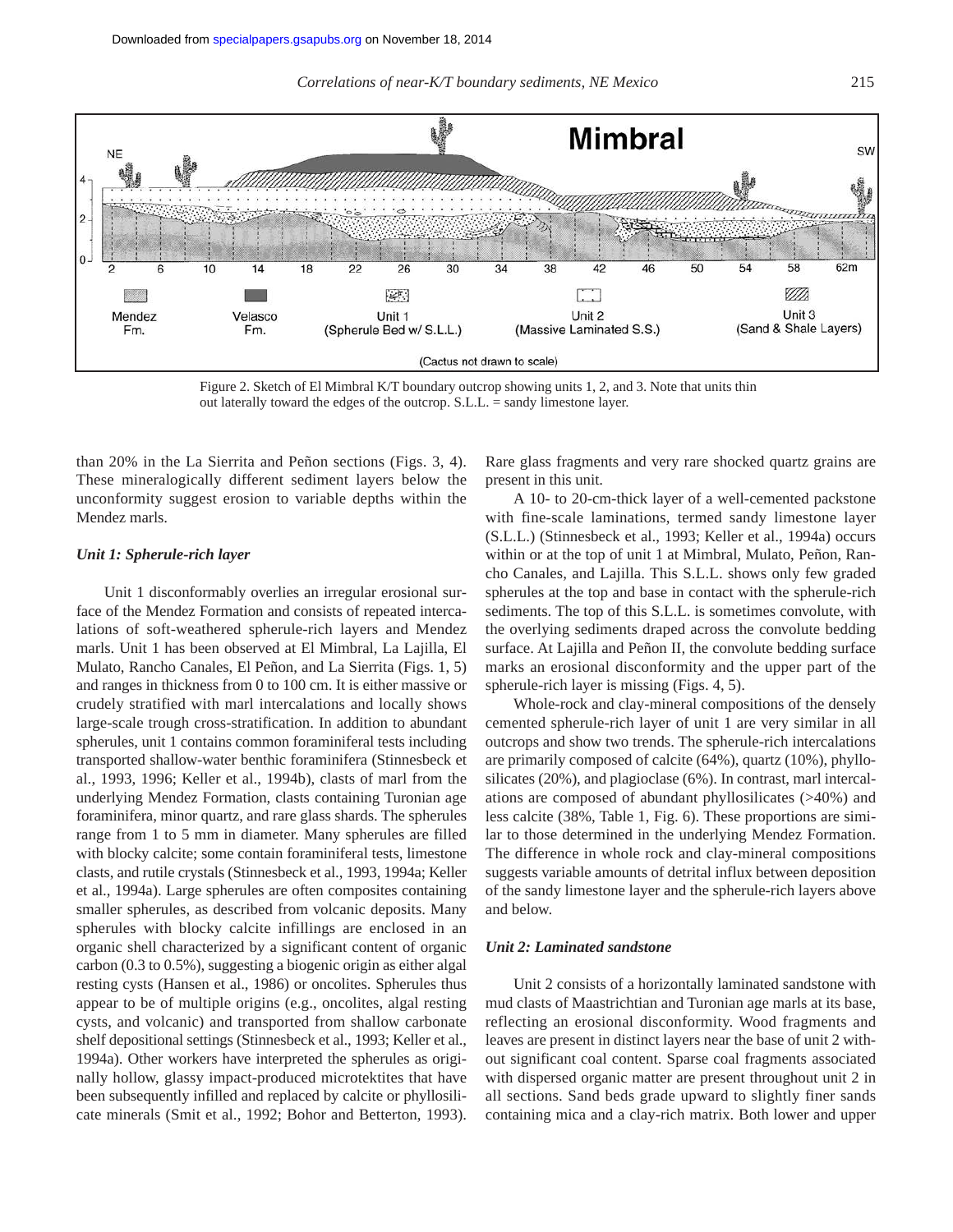

Figure 3. El Peñon I, phyllosilicate distribution from the Mendez Formation through the clastic deposit (<2 µm size fraction). Note the two layers enriched in zeolites in unit 3 and mixed layers enriched in illite-smectite and chlorite-smectite in unit 1 and in the shale layers of unit 3. S.L.L. = sandy limestone layer; R.S.L. = rippled sandy limestone.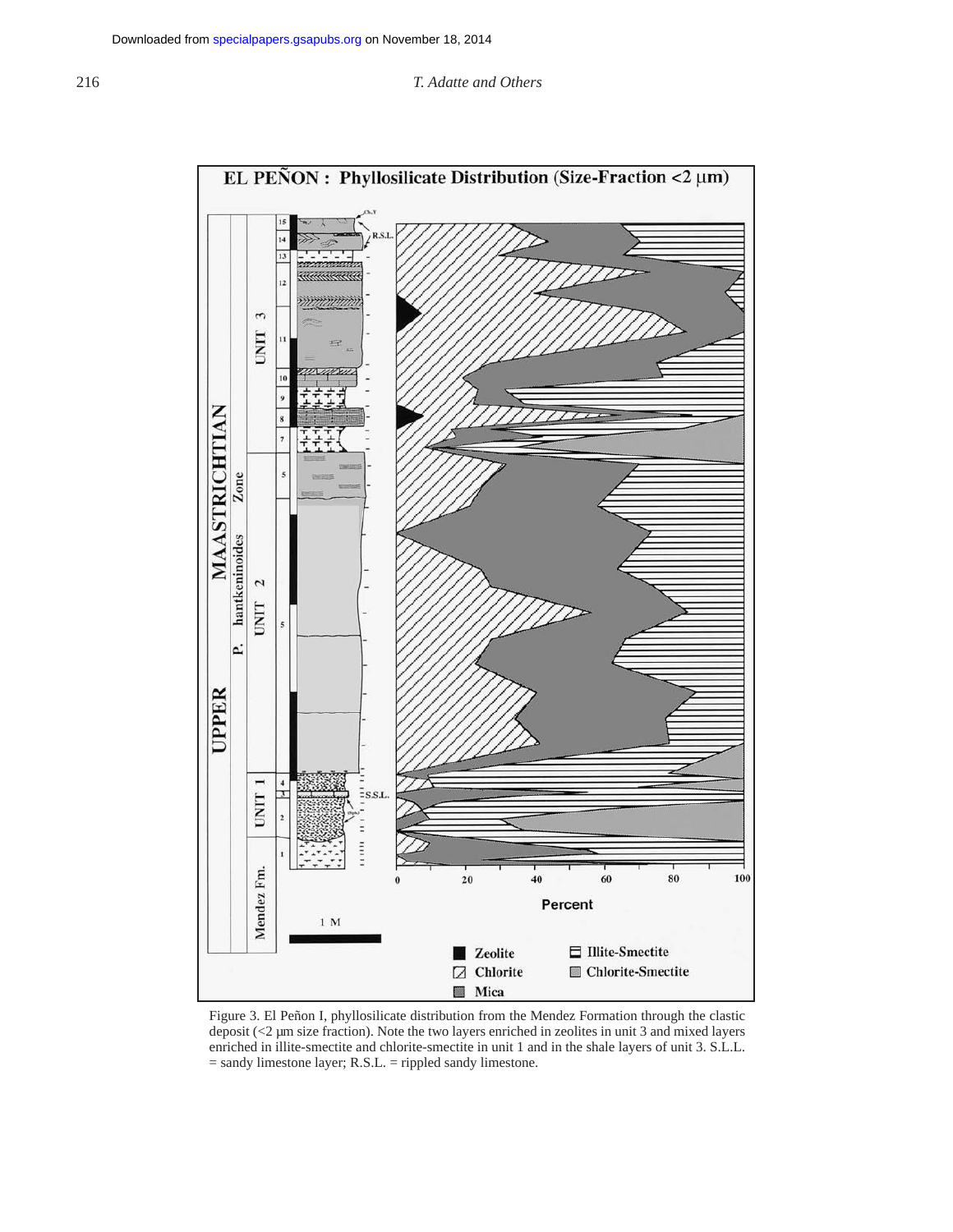contacts of unit 2 are disconformable. The sandstone is of variable thickness, ranging from 0 to 4 m. This unit is not present at La Sierrita II, La Parida, El Peñon II, La Lajilla, and El Mimbral II (Fig. 2). Recently, Ekdale and Stinnesbeck (1994) observed bioturbation near the base of unit 2 at El Peñon, with burrows truncated and infilled with spherule-rich sediments. This suggests discontinuous sedimentation within unit 2.

Whole-rock and clay-mineral contents of unit 2 are more regular than in unit 1 and characterized by low calcite (<40%) and phyllosilicates (19%) but higher quartz (31%) and plagioclase (albite >16%; Table 1, Fig. 6). These mineralogical data indicate a significant increase in detrital influx and more rapid deposition relative to the underlying unit 1 as well as to the overlying unit 3.

#### *Unit 3: Interlayered sand-silt beds*

Unit 3 consists of interlayered sand, shale, and siltstone beds topped by a rippled sandy limestone (R.S.L.) layer. Characteristic sedimentological features include horizontal laminations, ripple marks, flaser bedding, and convolute lamination. Some of the ripples are symmetrical and some show divergent dipping cross laminations. Smit et al. (1994) also report opposite orientation of sandstone cross laminae, suggesting bidirectional current regimes. Thin layers with normal hemipelagic sedimentation and distinct layers containing zeolites were detected within unit 3 at El Mimbral, La Lajilla, El Mulato, El Peñon, La Sierrita, and La Parida (Adatte et al., 1994). Rare plant debris may be present. Where unit 3 directly overlies unit 1 or the Mendez Formation (e.g., Peñon II, La Lajilla I and II, La Sierrita III, mud clasts are commonly found near the base, marking a disconformity. The R.S.L. layer that tops unit 3 in all outcrops (except Los Ramones) may consist of one or several layers and is marked by extensive bioturbation, most commonly *Chondrites, Zoophycos, Planolites*, *Thalassinoides*, and *Ophiomorpha* burrowing networks (Keller et al., 1994a, Ekdale and Stinnesbeck, 1994). Within unit 3 and the R.S.L., Ekdale and Stinnesbeck (1994) observed several horizons of trace fossils truncated by overlying sediments (e.g., Rancho Canales, Figs. 1, 5) that indicate repeated colonization and erosion and hence deposition over an extended time period. The R.S.L. layer is widely distributed and can be found where the underlying part of unit 3 and units 2 and 1 are absent (e.g., El Mimbral II, La Parida; Fig. 6).

Whole-rock and clay-mineral compositions of unit 3 are highly variable (Figs. 3 through 6). Two distinct clay-mineral associations can be identified. The R.S.L. and sand layers are characterized by high chlorite (39 to 41%) and mica (35 to 42%) and suggest increased detrital influx and probably more rapid deposition, similar to unit 2. In contrast, the shale layers are enriched in finer chlorite-smectite (11%) and illite-smectite irregular mixed layers (up to 70%, <2 µm size fraction; Table 2, Figs. 4, 5). These shale-mineral associations are similar to those

of the Mendez marls (Table 2) and indicate periods of normal hemipelagic sedimentation during deposition of unit 3.

Two distinct layers rich in zeolites (clinoptilolite-heulandite) are recognized near the base and top of unit 3 (Table 2; Figs. 3 through 7) in all sections examined (Adatte et al., 1994). Additional zeolite-enriched layers associated with smectite are observed in unit 1, on top of the clastic deposit at El Mimbral and in the Maastrichtian age marly layer that overlies the clastic deposits at La Lajilla, El Mulato, and La Parida.

# **POSITION OF THE K/T BOUNDARY AND AGE OF THE CLASTIC DEPOSIT**

The horizontal correlation line A in Figure 5 marks the K/T boundary at the top of the R.S.L. layer of unit 3 at Mimbral and above the thin Maastrichtian marl layer overlying unit 3 at Lajilla, Mulato, and Parida. The R.S.L. generally contains two or more distinct sediment layers burrowed by *Chondrites, Zoophycos, Thalassinoides*, and *Ophiomorpha*. The overlying marl layer contains typical *Plummerita hantkeninoides* Zone foraminiferal assemblages, indicating the presence of latest Maastrichtian sediments. This marl layer contains no size sorting, grain-size grading, or transported shallow-water benthic foraminifera that would suggest settling from the water column after deposition of the R.S.L. Whole-rock and clay-mineral analyses indicate that these sediments are enriched in fine phyllosilicates  $(22 \mu m)$  with illite-smectite and chlorite-smectite mixed layers most abundant. No exotic minerals have been observed.

Biostratigraphic control suggests that the clastic sediment was deposited some time during the last 170 to 200 k.y. of the Maastrichtian. This age is derived from the range of the new latest Maastrichtian planktic foraminiferal markers species *P. hantkeninoides*, which indicates the last 200 k.y. of paleomagnetic chron 29R below the K/T boundary (Pardo et al., 1996). In all sections examined, except Mulato, this marker species is present either above, within, or below the clastic deposits but always below the K/T boundary (López-Oliva and Keller, this volume). This marl layer overlying the clastic deposit thus suggests that normal hemipelagic sedimentation resumed prior to the K/T boundary.

#### **LITHOSTRATIGRAPHIC CORRELATIONS**

The near K/T–boundary clastic deposits of northeastern Mexico consist primarily of transported terrigenous and shallow-water neritic debris from multiple sources (e.g., terrestrial, shallow neritic, neritic, upper bathyal) and ages (e.g., Maastrichtian, Campanian, Turonian). Nevertheless, the depositional sequence of this varied transported debris is surprisingly constant. It allows recognition of three well-defined units and subunits (e.g., S.L.L. of unit 1, R.S.L. of unit 3) based on lithologic and sedimentologic characteristics that can be traced and correlated over a distance of more than 300 km.

Figure 5 shows the lithostratigraphic correlation of eleven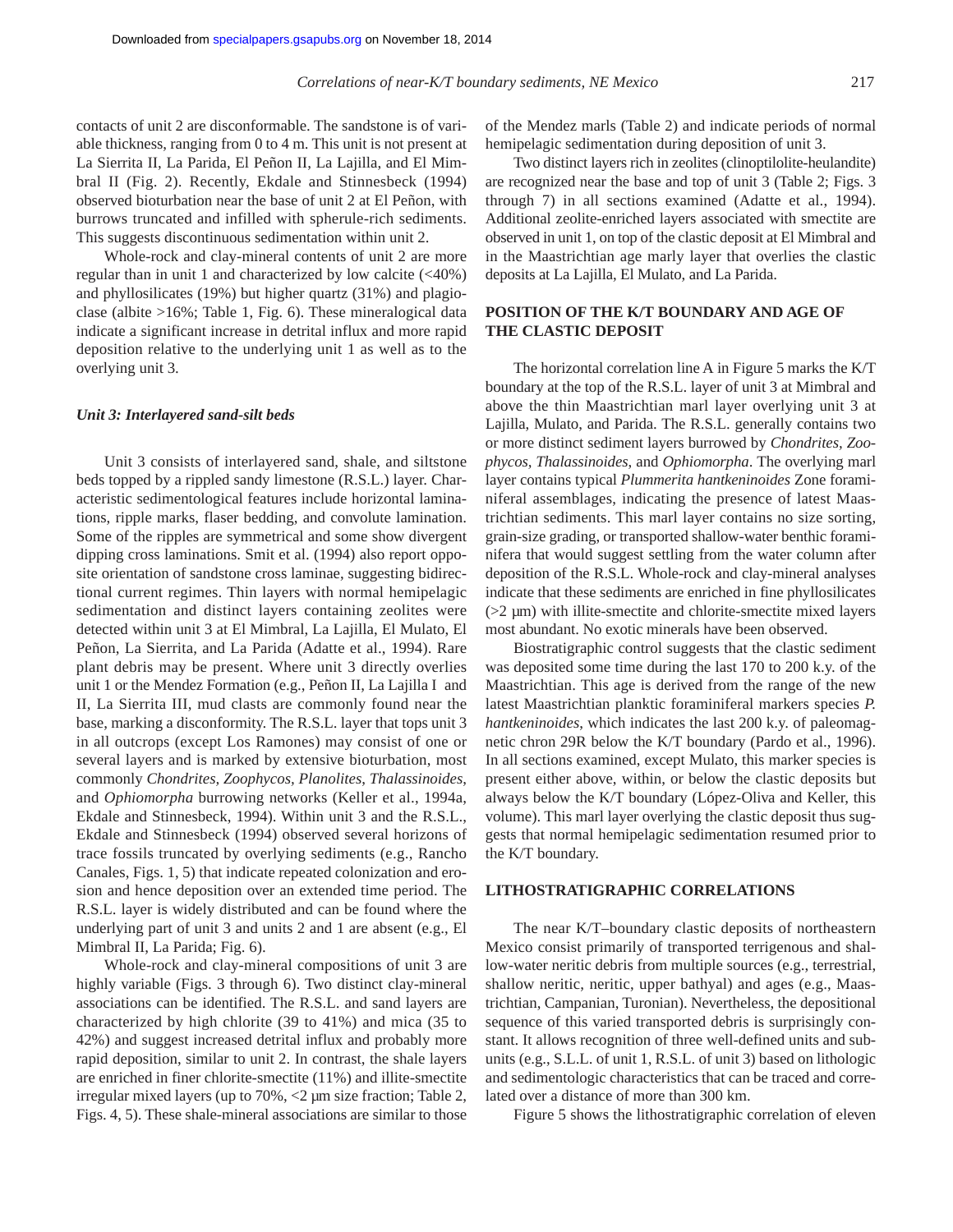#### 218 *T. Adatte and Others*



Figure 4 (on this and facing page). La Lajilla and El Mulato, phyllosilicate distribution from the Mendez Formation through the clastic deposit  $\ll$  2 µm and 2- to 16 µm size fractions). Note the layers enriched in zeolites in unit 3 and mixed layers enriched in chlorite-smectite and illite-smectite in unit 1 (La Lajilla) and in the shale layers of unit 3. R.S.L. = rippled sandy limestone.

outcrops in seven localities. Horizontal correlation line A marks the K/T boundary at the top of the R.S.L. layer of unit 3 at Mimbral and above the thin Maastrichtian marl layer overlying unit 3 at Lajilla, Mulato, and Parida.

Correlation line B marks the base of unit 3 (alternating sand, silt, and shale layers) and top of unit 2 (laminated sandstone). The Ramones section (Fig. 1) is not figured because units 2 and 3 cannot be distinguished as a result of the shallower-water depositional environment. However, the presence of *P*. *hantkeninoides* in these sediments indicates that deposition was coeval.

Correlation line C marks the base of the laminated sandstone of unit 2 and the top of the spherule-rich layer of unit 1. Unit 2 laterally disappears first and is absent at Mimbral II, La Lajilla II, El Peñon II, and La Parida.

Correlation line D marks the top of the Mendez Formation and the base of the spherule-rich unit 1. Within unit 1 there is a distinct subunit consisting of the resistant 10- to 20-cm-thick S.L.L. that is present at El Mimbral, El Peñon, Rancho Canales, and La Lajilla. The presence of this S.L.L. is thus correlatable over a distance of more than 200 km.

# **MINERALOGICAL CORRELATIONS**

Correlations based on whole rock composition of five localities are shown in Figure 6. Whole-rock and clay-mineral analyses of five near K/T–boundary clastic deposits in northeastern Mexico indicate three distinct and correlatable units and subunits comparable to those based on lithology and sedimentology. The sections examined include La Sierrita, El Peñon, El Mulato, La Lajilla, and El Mimbral.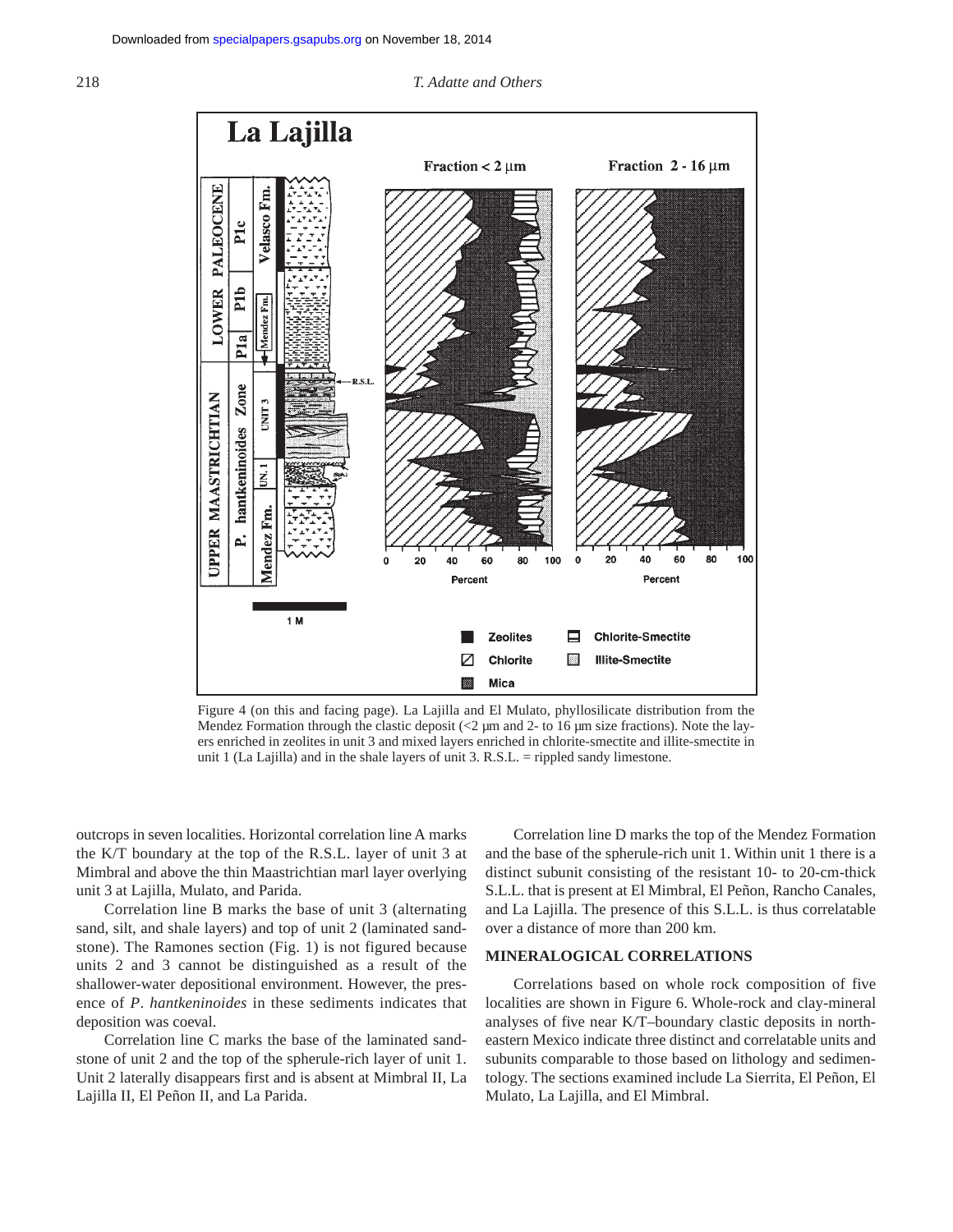*Correlations of near-K/T boundary sediments, NE Mexico* 219



The Mendez Formation is characterized by 50% calcite, 30% phyllosilicates, 15 to 20% quartz, and 5 to 10% plagioclase, indicating a marly sediment composition (Table 1). Whole-rock composition of unit 1 marks repeated intercalations of spherule-rich layers with increased calcite (up to 60%), decreased phyllosilicates, quartz, and plagioclase, and intercalations of Mendez marls with the same composition as described above. The thick S.L.L. within unit 1 differs from these sediments by showing lower calcite but higher quartz, plagioclase, chlorite, and mica (illite). This suggests distinctly different detrital influxes during deposition of the S.L.L. and the loosely cemented spherule-rich sediments above and below.

The laminated sandstone of unit 2 is characterized by low calcite (20 to 40%) and phyllosilicates (10 to 15%) and high quartz (up to 40%) and plagioclase (albite 15 to 25%; Table 1; Fig. 7). These mineralogical data are correlatable in all outcrops and indicate increased detrital influx relative to units 1 and 3 and probably more rapid deposition. Whole-rock composition of the

sand, silt, and shale layers of unit 3 is highly variable in calcite (but generally higher than in unit 2), phyllosilicates, quartz, and plagioclase. The sand and silt layers with higher quartz, plagioclase, and calcite reflect increased detrital influx and probably more rapid deposition, similar to unit 2. The shale layers are similar in composition to the underlying Mendez Formation and reflect periods of normal hemipelagic sedimentation within unit 3. The thin marl layer of latest Maastrichian age that overlies unit 3 at Mulato, Parida, and Lajilla shows a marly composition comparable to the Mendez Formation, suggesting that normal hemipelagic sedimentation resumed after deposition of the clastic member and prior to the K/T boundary event.

Correlation of zeolite-enriched layers in eight sections over a distance of more than 200 km, from El Mimbral to La Sierrita, is shown in Fig. 7. Two distinct zeolite-enriched layers (clinoptilolite-heulandite) have been recognized near the base and near the top of unit 3, below the rippled sandy limestone at El Mimbral, La Lajilla, El Mulato, La Parida, and La Sierrita.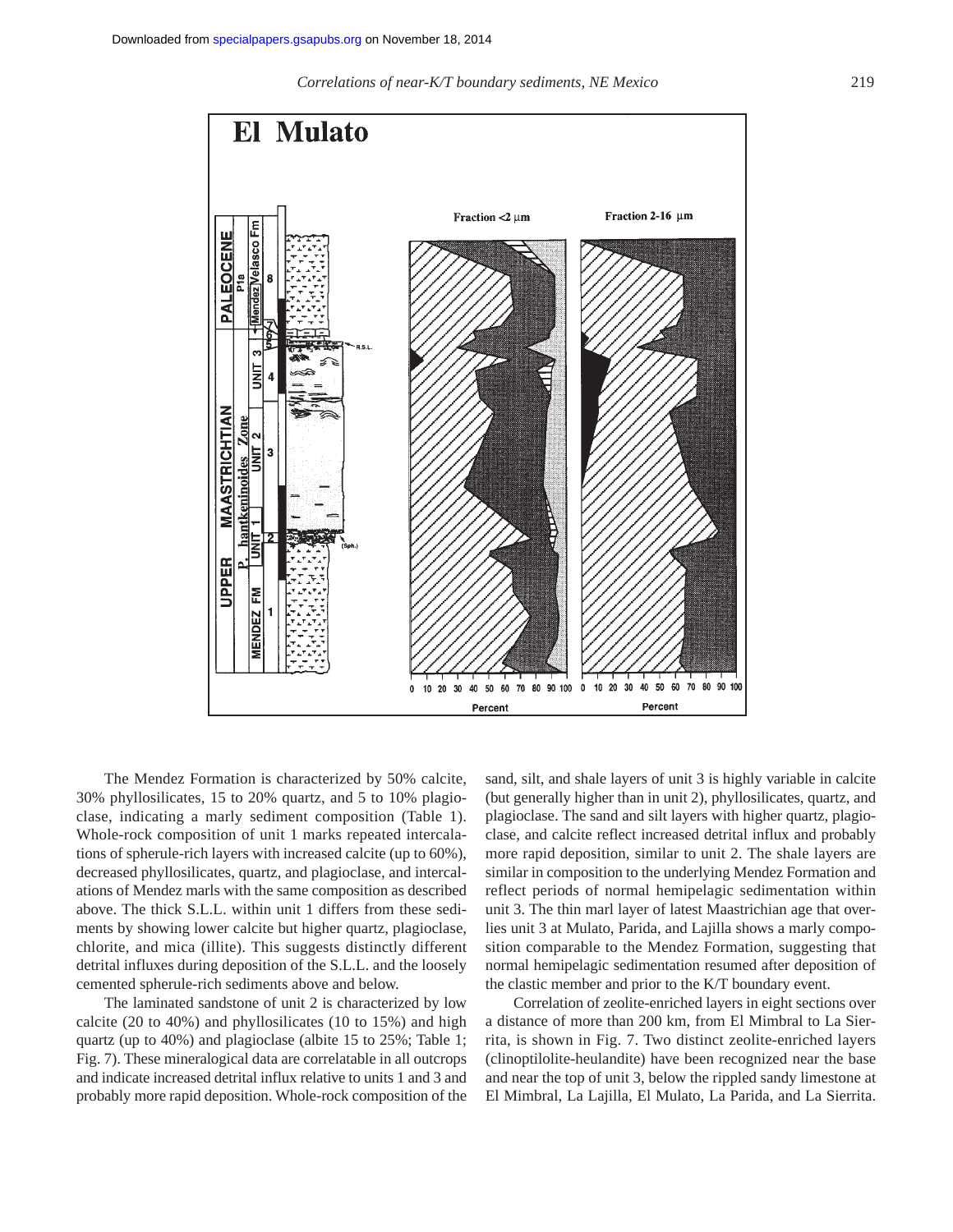



Figure 5 (on this and facing page). Biostratigraphic and lithostratigraphic correlation of ten K-T boundary outcrops in northeastern Mexico that contain near– $K/T$  clastic deposits. S.L.L. = sandy limestone layer; R.S.L. = rippled sandy limestone.

Significant enrichment in zeolites is also observed in the thin marl layer of Maastrichtian age on top of unit 3 at La Lajilla, La Parida, and El Mulato outcrops and in the basal Tertiary clay layer at El Mimbral II.

# **IMPLICATIONS FOR ORIGIN AND NATURE OF DEPOSITION**

The clastic deposit ranges from a few centimeters at La Parida to 7 m at El Peñon and is characterized by three lithologically and mineralogically distinct correlatable units and several subunits. Each of these units and subunits represents differing flow and depositional regimes with varying detrital influx and rates of sediment deposition. These units, subunits, and even individual zeolite-enriched layers are correlatable on a regional scale and suggest a nonchaotic deposition.

The only unusual component of the clastic deposit is the spherule-rich layer of unit 1, which contains rare glass and shocked quartz. Within unit 1 is a subunit consisting of a 20-cm-thick, well-cemented microlaminated sandy limestone layer (S.L.L.) with few graded spherules at the base and top. This S.L.L. is distinctly different from the spherule-rich sedi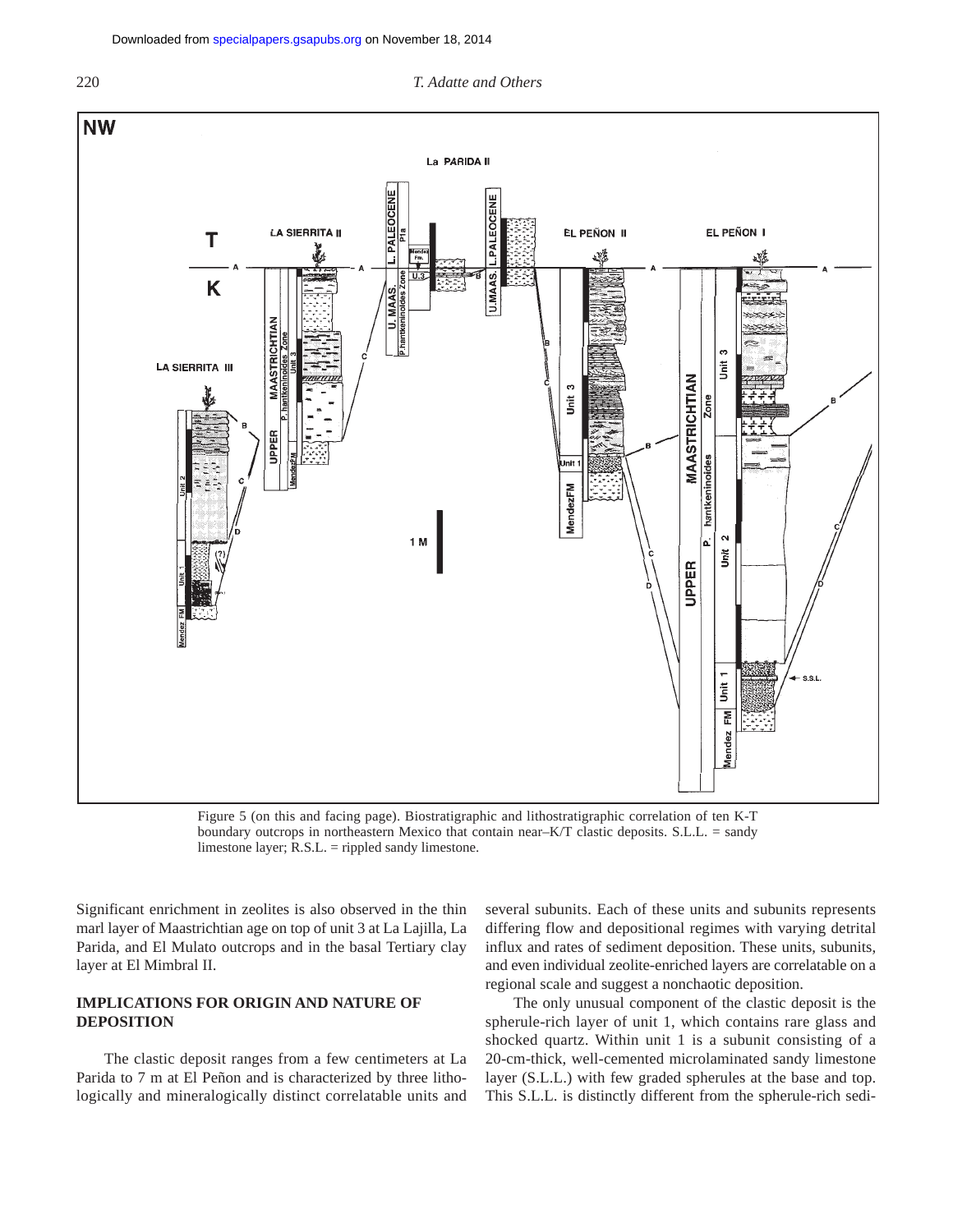*Correlations of near-K/T boundary sediments, NE Mexico* 221



ment and generally lower in calcite and higher in quartz, plagioclase, chlorite, and mica (Tables 1, 2). This difference implies variable detrital influx and perhaps rates of deposition between the spherule rich layers and the S.L.L. Moreover, this indicates that the S.L.L. was at least semilithified prior to deposition of the spherule-rich sediments above it and also prior to deposition of the sandstone of unit 2. Thus, deposition of unit 1 occurred over a long time and not in a matter of hours as suggested by Smit et al. (1992) or Bohor and Betterton (1993). The composition of the spherule-rich layers also suggests a sediment source primarily from shallow neritic environments, as reflected by the presence of glauconite, transported shallow neritic benthic foraminifera, clasts with Turonian age foraminifers, spherules enclosing foraminiferal tests or clasts, oncolites, and spherical infilled organic tests that may be algal resting cysts. Since no Turonian age sediments (Agua Nueva Formation) were exposed in the region during K/T boundary time, these clasts were probably eroded from deeply cut canyon walls and transported. Some larger spherules contain several smaller calcite-infilled spherules that may originally have been bubblerich glass spherules, and some spherules contain rutile crystals, also suggesting a volcanic origin (Stinnesbeck et al., 1993; Keller et al., 1994a). Rare glass shards are also present with average compositions similar to the glassy spherules found at Beloc, Haiti (Smit et al., 1992; Bohor and Betterton, 1993, Stinnesbeck et al., 1993). The origin of these glass shards is still in dispute, with some arguing for an impact origin (Izett et al., 1990; Sigurdsson et al., 1991; Blum and Chamberlain, 1992; Koeberl and Sigurdsson, 1992; Koeberl, 1994) and others arguing for a volcanic origin (Jéhanno et al., 1992; Lyons and Officer, 1992; Robin et al., 1992). In either case, the event that produced the glass appears to have predated the K/T boundary bolide impact.

The horizontally laminated sandstone of unit 2 represents increased detrital influx and more rapid deposition than unit 1. The only unusual feature is the presence of discrete layers of leaf and wood debris at the base of unit 2 at El Mimbral, aligned in a north-northwest–south-southeast direction, which suggests a major detrital influx from the coastal area and possibly reflects a collapse of the northwest delta in the Monterrey area (Fig. 1). No similar plant debris layers have been observed in any other outcrops. Very small fragments of plant debris can be found throughout the sandstone and occasionally in sandy layers of unit 3. These are not unique or restricted to K/T boundary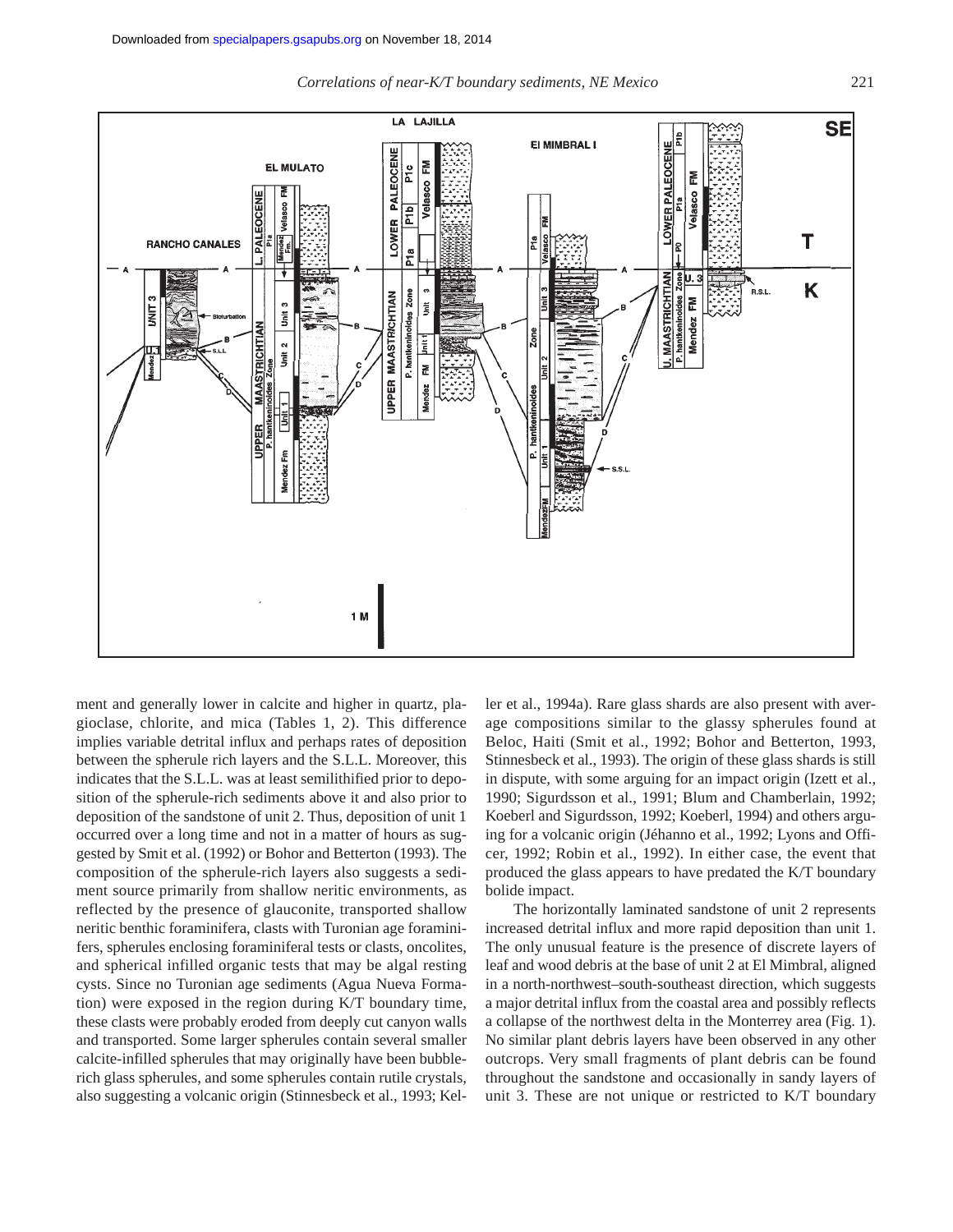

Figure 6 (on this and facing page) Mineralogical correlation of five K/T outcrops in northeastern Mexico, based on whole-rock compositions. S.L.L. = sandy limestone layer; R.S.L. = rippled sandy limestone.

deposit but are commonly found in any predominantly detrital sediments. Land plant debris is very commonly carried during floods or gravity flows. Bioturbation at the base of unit 2 suggests that deposition occured not as a single event but as multievents (Ekdale and Stinnesbeck, 1994).

The sand and silt and shale layers of unit 3 and their mineralogic variability indicate high detrital influx and rapid deposition (sand and silt layers) alternating with normal hemipelagic deposition (shale layers). Deposition of the rippled sandy limestone at the top of the clastic deposit occurred slowly enough to

permit a thriving benthic community to exist (Ekdale and Stinnesbeck, 1994). Discrete layers enriched in zeolites also indicate volcanoclastic influx. Deposition of unit 3 probably occurred over a longer time period than either unit 1 and unit 2 and under more variable environmental conditions. These different layers enriched in zeolites are correlatable from section to section over a distance of more than 300 km. An in situ diagenesis origin of these zeolites is unlikely because of the geographic distribution and excellent correlatability of the layers in different lithologies, such as sands, silts, shales, and marls (Fig. 7). We conclude that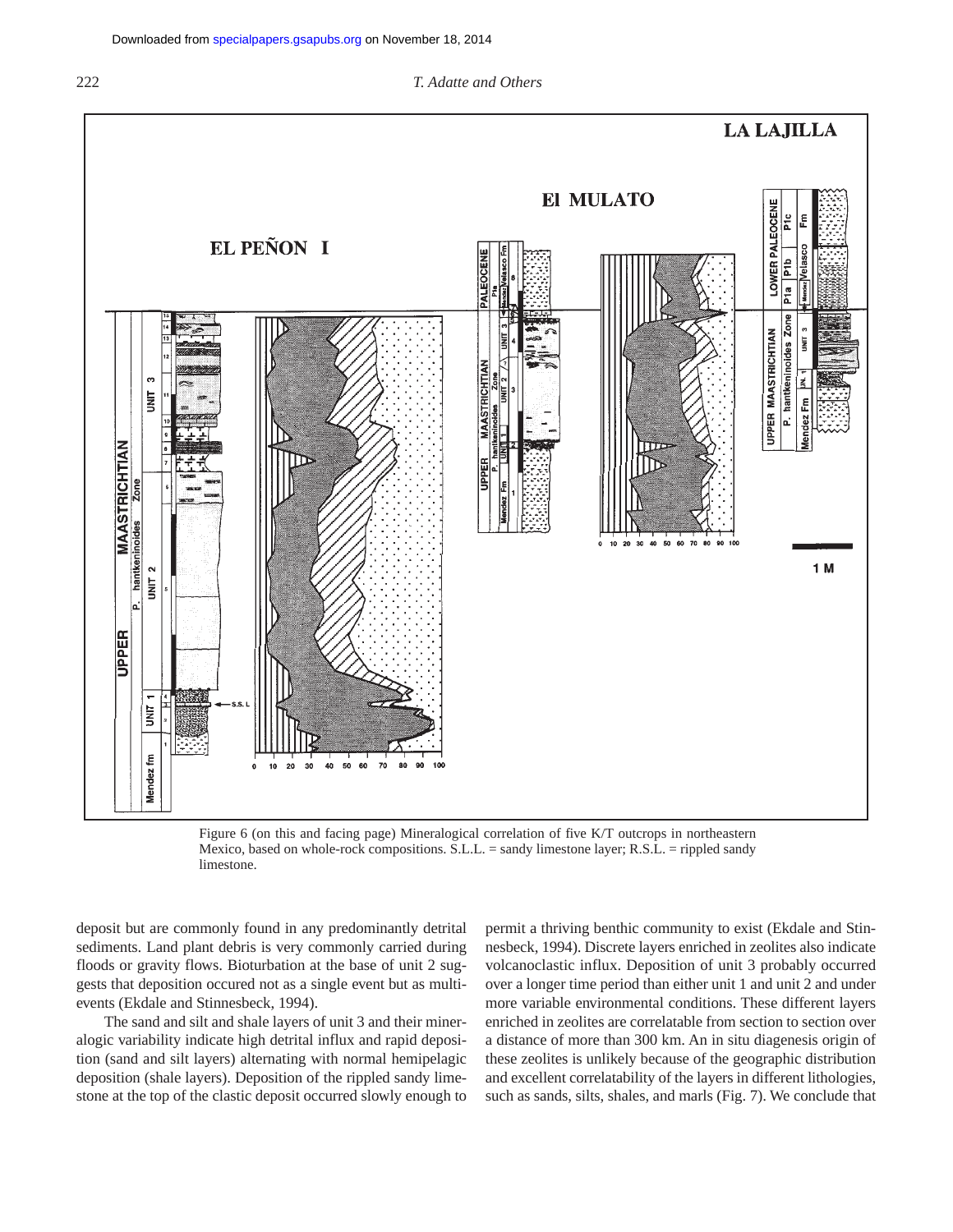

these layers are detrital in origin and indicate discrete periods of volcanoclastic influx. Whole-rock and clay-mineral analyses indicate that the shale layers and the overlying marl of Maastrichtian age are enriched in phyllosilicates with illite-smectite and chlorite-smectite mixed layers most abundant. The small size  $(<2 \mu m)$  of these clay minerals precludes settling through the water column within a few hours after a tsunami wave This layer implies that normal hemipelagic sedimentation resumed in the uppermost Maastrichtian after deposition of the clastic sediments (see López-Oliva and Keller, this volume). Absence of this marl layer at Mimbral and Peñon appears to be due to a short K/T boundary hiatus.

# **CONCLUSIONS**

Our lithologic, mineralogic, and biostratigraphic analysis of K/T sections in northeastern Mexico suggests that the clastic

sediments represent a series of depositional events that varied from rapid to normal hemipelagic sedimentation. Deposition of the spherule-rich layers of unit 1 was relatively rapid, with a source primarily from shallow neritic environments, transported into deeper waters. Unit 2 represents erosion and rapid redeposition of massive sand lenses. Unit 3 represents variable, but decreased, detrital influx restricted to discrete layers that alternate with periods of normal hemipelagic sedimentation.

We propose that these varied detrital influxes are related to the latest Maastrichtian eustatic sea-level lowstand (Haq et al., 1987; Donovan et al., 1988; MacLeod and Keller, 1991a, b; Keller and Stinnesbeck, 1996) that occured about 200 to 300 k.y. before the K/T boundary (Pardo et al., 1996). In this scenario, the unconformity at the base of the clastic deposit represents a type 1 sequence boundary associated with a falling sea level. Deltaic sediments were exposed, eroded, and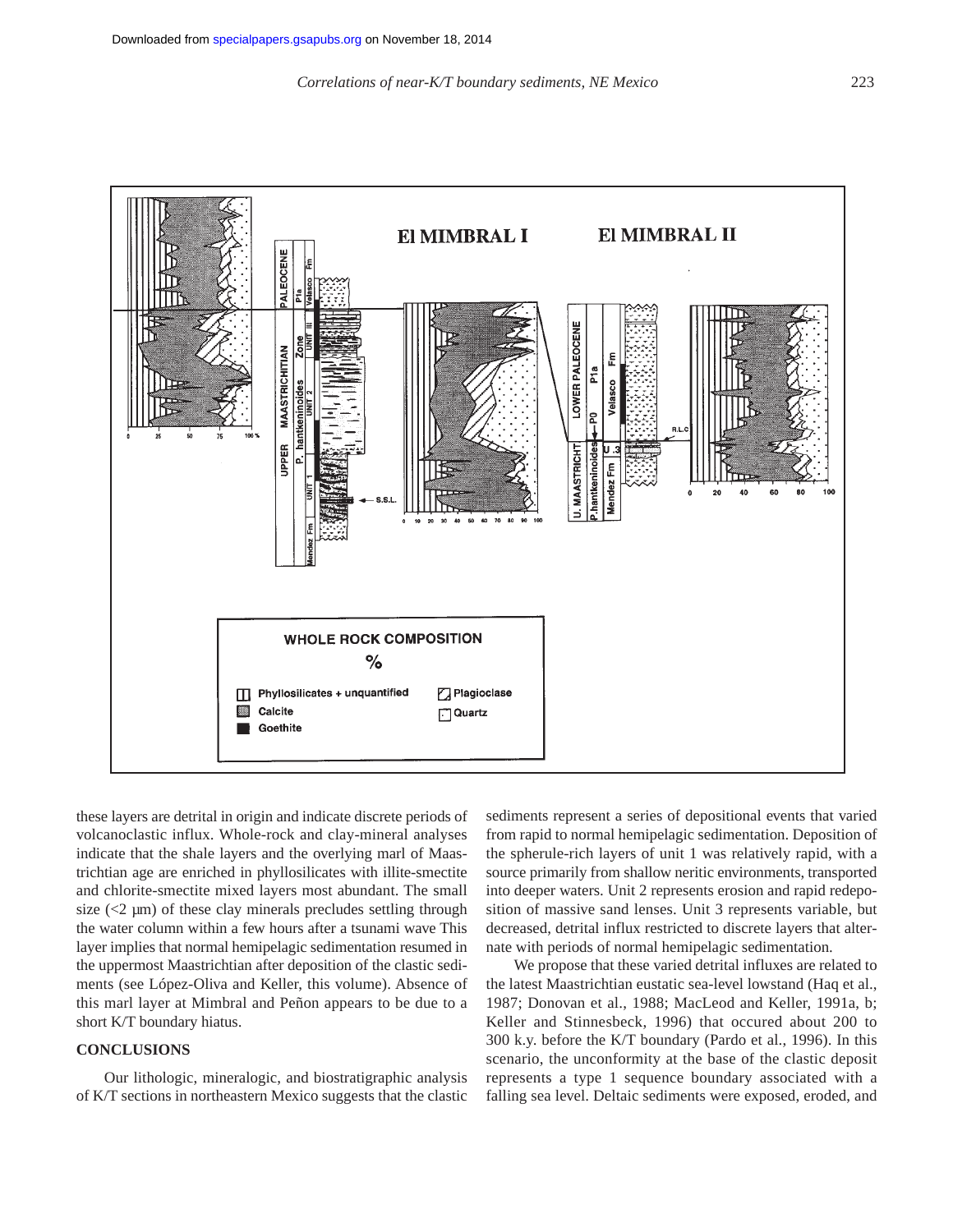#### 224 *T. Adatte and Others*



Figure 7 (on this and facing page). Correlation of zeolite-enriched layers in eight K/T boundary outcrops in northeastern Mexico.

sporadically transported into deeper waters, depositing the spherule-rich sediments of unit 1. Continued lowering of the sea level resulted in erosion and bypass, first of inner-shelf (plant debris layer) followed by outer-shelf sediments and deposition of massive or weakly laminated sand lenses (unit 2). Unit 3 was probably deposited during the subsequent stable low sea level when erosion of shelf sediments decreased, resulting in deposition of fine-grained sand and silt layers alternating with normal hemipelagic sedimentation (shale layers). Sea level began to rise prior to the K/T boundary, as suggested by deposition of Maastrichtian age marls above the clastic deposit at Parida, Mulato, and Lajilla. A rising sea level beginning during the latest Maastrichtian has also

been recognized in sections from Denmark (Schmitz et al., 1992; Keller, 1989), Brazil (Stinnesbeck and Keller, 1996), and Seymour Island (Askin and Jacobson, 1996).

Lithology and whole-rock and clay-mineral compositions thus indicate the presence of distinct and correlatable units spanning more than 300 km. From these multicorrelations we conclude that deposition of units 1, 2, and 3 of the clastic deposit occurred over an extended time interval with periods of normal hemipelagic sedimentation alternating with times of increased detrital influx and more rapid sedimentation. These variable depositional environments seem to be related to the late Maastrichtian sea-level lowstand and may also have been influenced by regional tectonic and volcanic activity.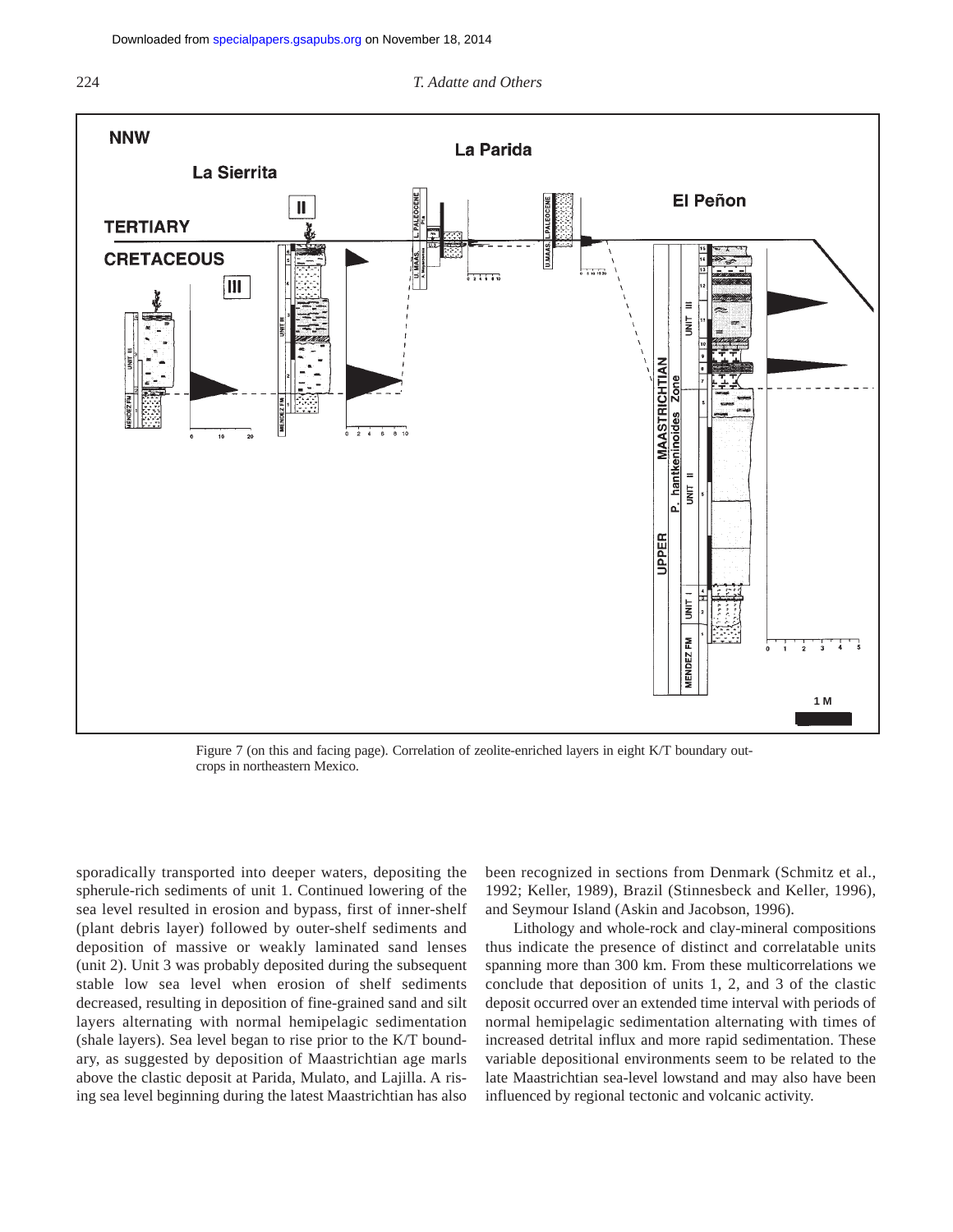

# **ACKNOWLEDGMENTS**

Fieldwork and laboratory research were supported by grants from the National Geographic Society (no. 4620-91), NSF OCE-9021338, EAR-9115044, ACS-PRF no. 26780-AC8, CONACYT No. L120-36-36, and the Swiss National Fund no. 8220-028367. Technical support was provided by Laboratoire de Géochimie et Pétrographie de l'Institut de Géologie de Neuchâtel, Switzerland, and by B. Kübler.

# **REFERENCES CITED**

Adatte, T., Stinnesbeck, W., and Keller, G., 1994, mineralogical correlations of near-K/T boundary deposits in northeastern Mexico: Evidence for long term deposition and volcanoclastic influence, *in* New developments regarding the K/T event and other catastrophes in Earth history: Houston, Texas, Lunar and Planetary Institute Contribution 825, p. 1–2.

- Alvarez, L. W., Alvarez, W., Asaro, F., and Michel, H., 1980, Extraterrestrial cause for the Cretaceous-Tertiary Extinction: Science, v. 208, p. 1095–1108.
- Askin, R. A., and Jacobson, S.R., 1996, Palynological change across the Cretaceous-Tertiary boundary on Seymour Island, Antarctica: Environmental and depositional factors, *in* MacLeod, N., and Keller, G., eds., The Cretaceous/Tertiary mass extinction: biotic and environmental events: New York, W.W. Norton (in press).
- Blum, J. D., and Chamberlain, C. P., 1992, Oxygen isotope constraints on the origin of impact glasses from the Cretaceous-Tertiary boundary: Science, v. 257, p. 1104–1107.
- Bohor, B. F., and Betterton, W. J., 1993, Arroyo el Mimbral, Mexico, K/T unit: Origin as debris flow/turbidite, not a tsunami deposit: Houston, Texas, Lunar and Planetary Sciences Conference, v. 24, p. 143–144.
- Bourgeois, J., Hansen, T. A., Wiberg, P. L., and Kauffman, E. G., 1988, A tsunami deposit at the Cretaceous-Tertiary boundary in Texas: Science, v. 241, p. 567–570.
- Donovan, A. D., Baum, G. R., Blechschmidt, G. L., Loutit, T. S., Pflum, C. E., and Vail, P. R., 1988, Sequence stratigraphic setting of the Cretaceous-Tertiary boundary in Central Alabama, *in* Wilgus, C. K., Hastings, B. S., Kendall, C. G. St. C., et al., eds., Sea-level changes: An integrated approach: Society of Economic Paleontologists and Mineralogists Spe-